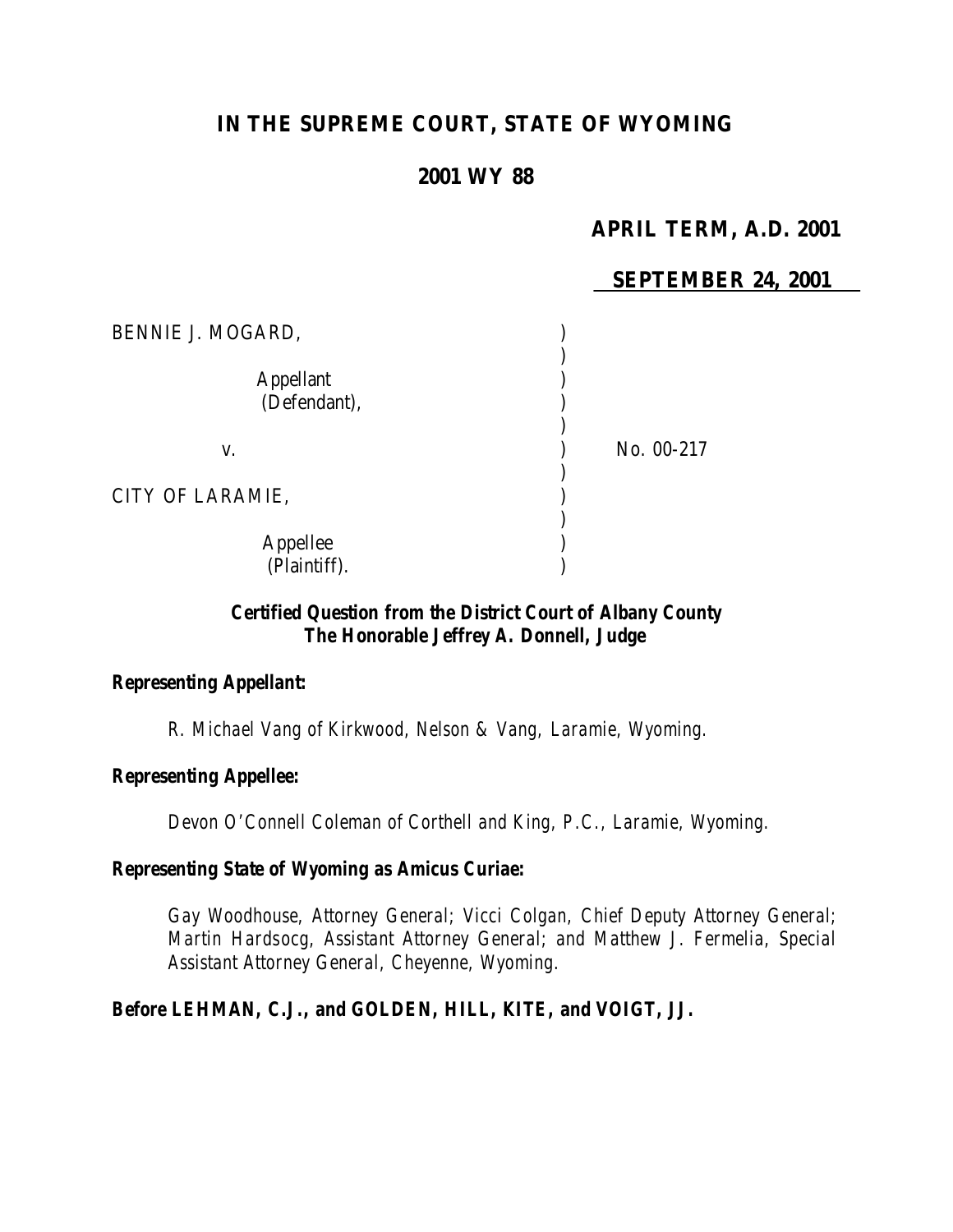#### **VOIGT, Justice.**

[¶1] The appellant, Bennie J. Mogard, was arrested in Laramie for driving while under the influence. Upon being advised of the implied consent to chemical testing provisions of Wyo. Stat. Ann. § 31-6-102(a)(ii) (LexisNexis 2001), the appellant asked to speak to an attorney before submitting to the test. That request was denied. Subsequently, based upon this denial, he filed a Motion to Suppress Breath Test in the municipal court. Citing *Wheeler v. State*, 705 P.2d 861, 863 (Wyo. 1985), the municipal judge denied the motion on the ground that there is no constitutional right to counsel prior to taking a breath test. The appellant then utilized W.R.Cr.P. 11(a)(2) to enter a conditional guilty plea, preserving his right to appeal the specific issue raised in his motion.

[¶2] In the district court, the appellant and the City of Laramie filed a Joint Motion for Certification of Question to the Wyoming Supreme Court. The district court obliged with an Order Certifying Question to the Wyoming Supreme Court. This Court agreed to accept certification, and we granted leave to the State of Wyoming to file a brief as *amicus curiae*.

## **THE CERTIFIED QUESTION**

Does Article 1, Section 10 of the Wyoming Constitution give a defendant a limited right to consult with an attorney before deciding whether or not to submit to chemical testing for blood alcohol?

## **THE STATUTORY CONTEXT**

[¶3] Wyo. Stat. Ann. § 31-5-233 (LexisNexis 2001) forbids what is commonly known as driving while under the influence  $(DWUI)$ .<sup>1</sup> Wyo. Stat. Ann. § 31-6-102(a)(i) provides that, when someone is arrested for DWUI, he is "deemed to have given consent, subject to the provisions of this act, to a chemical test or tests of his blood, breath or urine for the purpose of determining the alcohol concentration or controlled substance content of his blood." Before a chemical test may be administered to the arrested person, he must be advised of certain legal effects of either taking or refusing to take the test. Wyo. Stat. Ann. § 31-6-102(a)(ii). These implied consent statutes are the exclusive procedures to be followed in determining the blood-alcohol level of a person arrested for DWUI. *Van Order v. State*, 600 P.2d 1056, 1058 (Wyo. 1979) (*citing State v. Chastain*, 594 P.2d 458, 461 (Wyo. 1979), *overruled on other grounds by Olson v. State*, 698 P.2d 107 (Wyo. 1985)).

<sup>&</sup>lt;sup>1</sup> As used herein, DWUI refers to any allegation under Wyo. Stat. Ann. § 31-5-233 to which the implied consent statutes apply.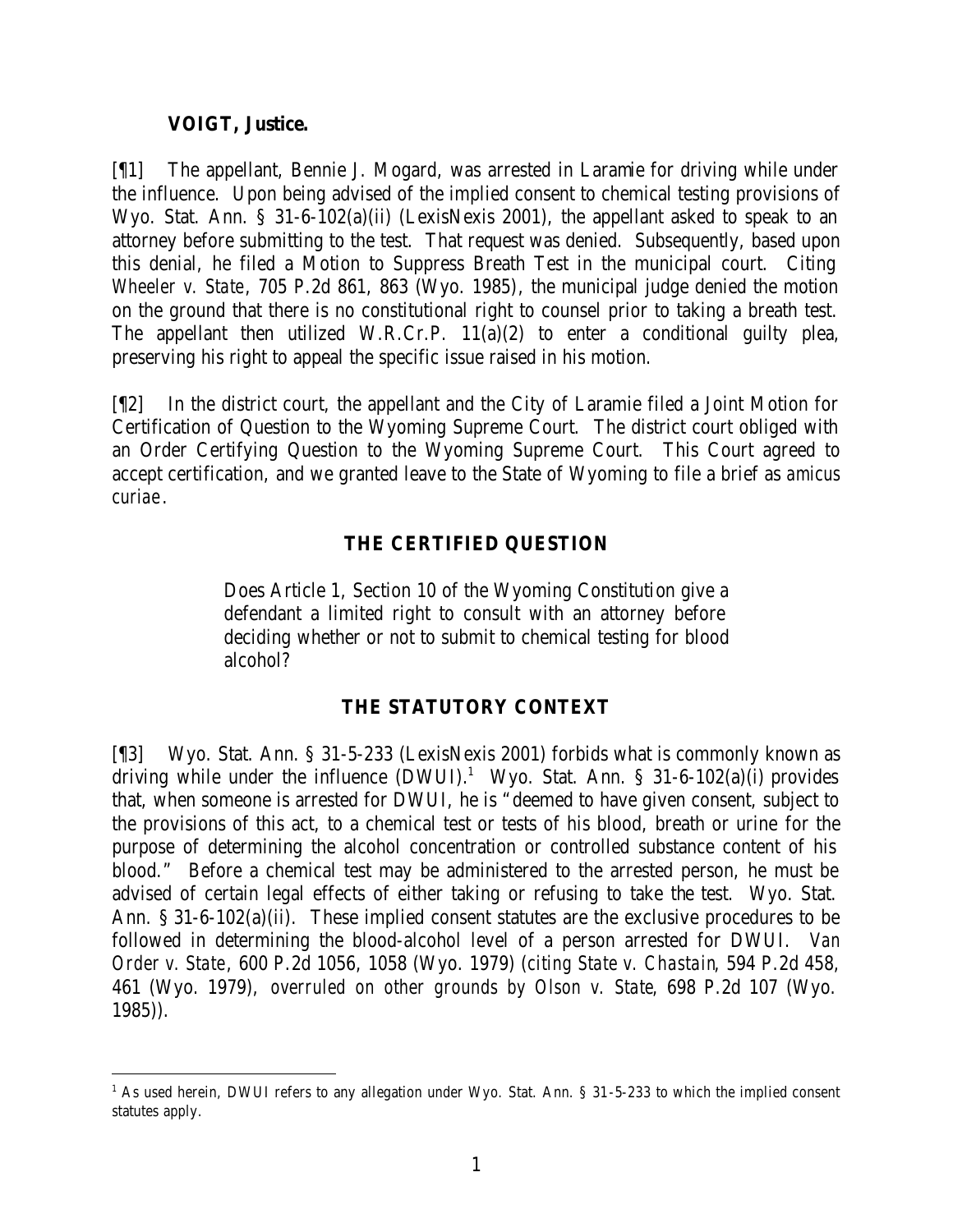## **STATE CONSTITUTIONAL ANALYSIS**

[¶4] This Court has previously held that neither the Fifth nor the Sixth Amendments to the United States Constitution grants an accused a right to counsel before deciding whether to submit to chemical testing upon an arrest for DWUI. *Nesius v. State Dept. of Revenue and Taxation, Motor Vehicle Div.*, 791 P.2d 939, 942-44 (Wyo. 1990); *Wheeler*, 705 P.2d at 863-64. However, in several cases in recent years, we have indicated an interest in performing a separate state constitutional analysis when issues arise under both the federal and state constitutions. That is what the appellant now seeks.

[¶5] Our "separate state constitutional analysis" jurisprudence has undergone a fairly rapid transformation. *Saldana v. State*, 846 P.2d 604 (Wyo. 1993), illustrates the various views of state constitutional analysis then held by members of this Court. The primary issue in *Saldana* was the reasonableness of a search and seizure. Interestingly enough, Saldana raised this issue solely under Wyo. Const. art. 1, § 4, rather than the Fourth Amendment to the United States Constitution. Writing for the majority, Justice Thomas relied almost exclusively on the Fourth Amendment and federal precedent in finding the search and seizure constitutional, and he dismissed the notion of finding any greater protections in the state constitution. *Saldana*, 846 P.2d at 610-12. In a special concurrence, however, Justice Macy forcefully rejected "the idea that in the future we will blindly follow the United States Supreme Court's interpretation of the Fourth Amendment to the United States Constitution when we interpret the Wyoming Constitution." *Saldana*, 846 P.2d at 621 (Macy, J., specially concurring). Perhaps even more forcefully, Justice Urbigkit issued a forty-page dissenting opinion, in which he dismissed the idea that state constitutional provisions necessarily were meant to mirror their federal counterparts. *Id.* at 624-64 (Urbigkit, J., dissenting). Finally, Justice Golden concurred, but identified an "analytical technique" whereby litigants could, in the future, present a separate state constitutional analysis. *Id.* at 621-24 (Golden, J., concurring).<sup>2</sup>

[¶6] Three years later, in a unanimous opinion, this Court rejected a separate state constitutional analysis of a search and seizure issue, but only because the "assertion, unaccompanied by authority or argument, is insufficient to persuade us to consider whether the Wyoming Constitution's Art. 1, § 4 should be independently interpreted as offering greater protection than its federal counterpart." *Gronski v. State*, 910 P.2d 561, 565 (Wyo. 1996). *See also Guerra v. State*, 897 P.2d 447, 451 (Wyo. 1995) (limiting the application of separate state constitutional analysis to the extent the appellant actually developed the analysis). Finally, in *Vasquez v. State*, 990 P.2d 476 (Wyo. 1999), the separate state constitutional analysis doctrine met up with an appellant prepared to utilize the analytical technique identified in Justice Golden's concurrence in *Saldana*. *Vasquez* represents a significant step in the development of state constitutional analysis in Wyoming,

 <sup>2</sup> The details of this "analytical technique" will be discussed later herein.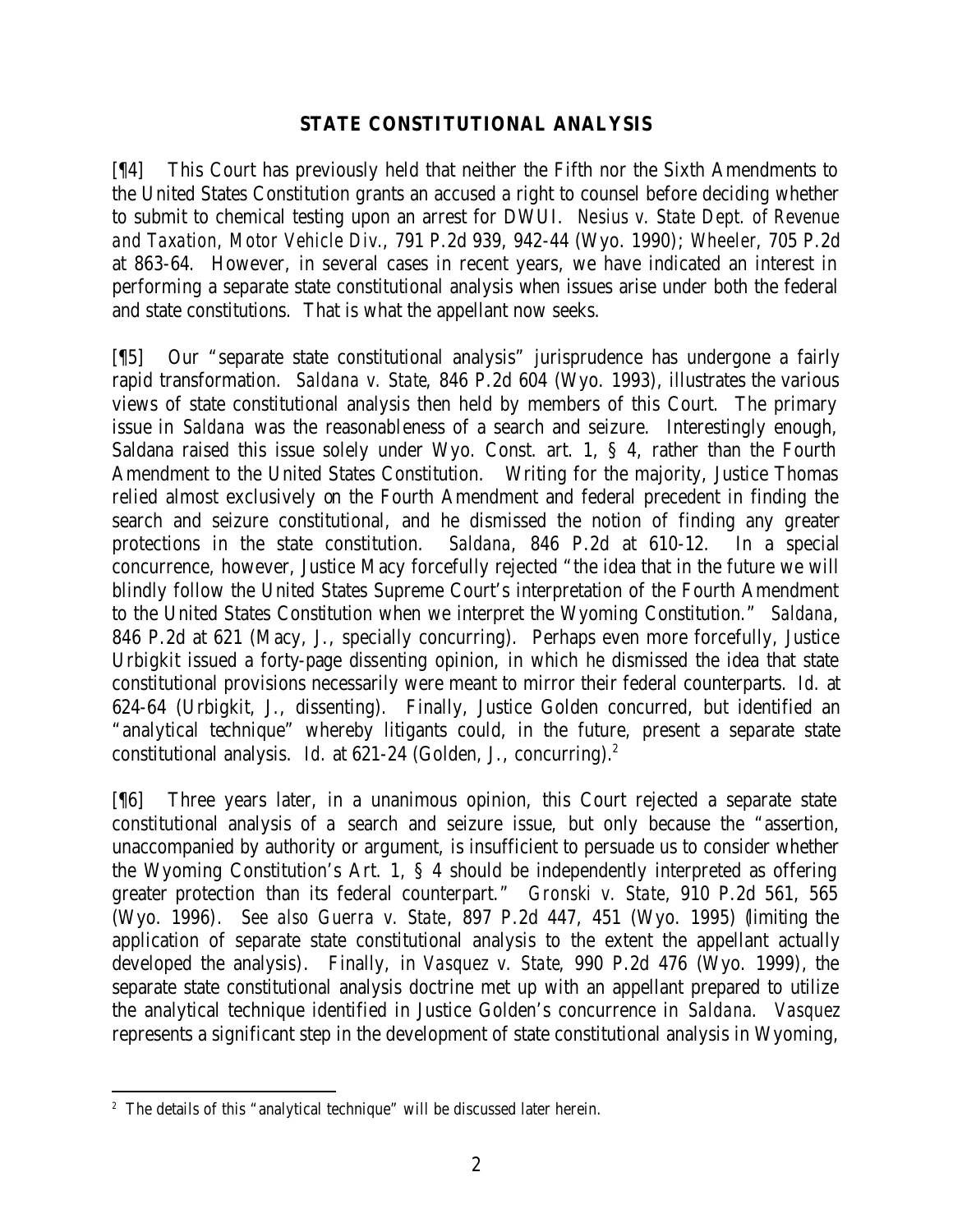inasmuch as it finds the same to be "required unless a party desires to have an issue decided solely under the Federal Constitution." *Vasquez*, 990 P.2d at 485.

# **APPLYING THE** *SALDANA* **TEST**

[¶7] We should not lose focus of the limited issue before us. We determined in *Wheeler*, 705 P.2d at 863, that the Sixth Amendment to the United States Constitution, which reads as follows, does not create a right to counsel before a DWUI arrestee decides whether to take a chemical test:

> *In all criminal prosecutions, the accused shall enjoy the right* to a speedy and public trial, by an impartial jury of the State and district wherein the crime shall have been committed, which district shall have been previously ascertained by law, and to be informed of the nature and cause of the accusation; to be confronted with the witnesses against him; to have compulsory process for obtaining witnesses in his favor, and *to have the Assistance of Counsel for his defence*.

(Emphasis added.) The question we now face is whether Wyo. Const. art. 1, § 10, which reads as follows, provides such a right:

## *In all criminal prosecutions the accused shall have the*

*right to defend* in person and *by counsel*, to demand the nature and cause of the accusation, to have a copy thereof, to be confronted with the witnesses against him, to have compulsory process served for obtaining witnesses, and to a speedy trial, by an impartial jury of the county or district in which the offense is alleged to have been committed. When the location of the offense cannot be established with certainty, venue may be placed in the county or district where the corpus delecti [delicti] is found, or in any county or district in which the victim was transported.

(Emphasis added.) We will answer the question by applying the six criteria identified in *Saldana*, 846 P.2d at 622 (Golden, J., concurring):

- 1. The textual language.
- 2. The differences in the texts.
- 3. Constitutional history.
- 4. Pre-existing state law.
- 5. Structural differences.
- 6. Matters of particular state or local concern.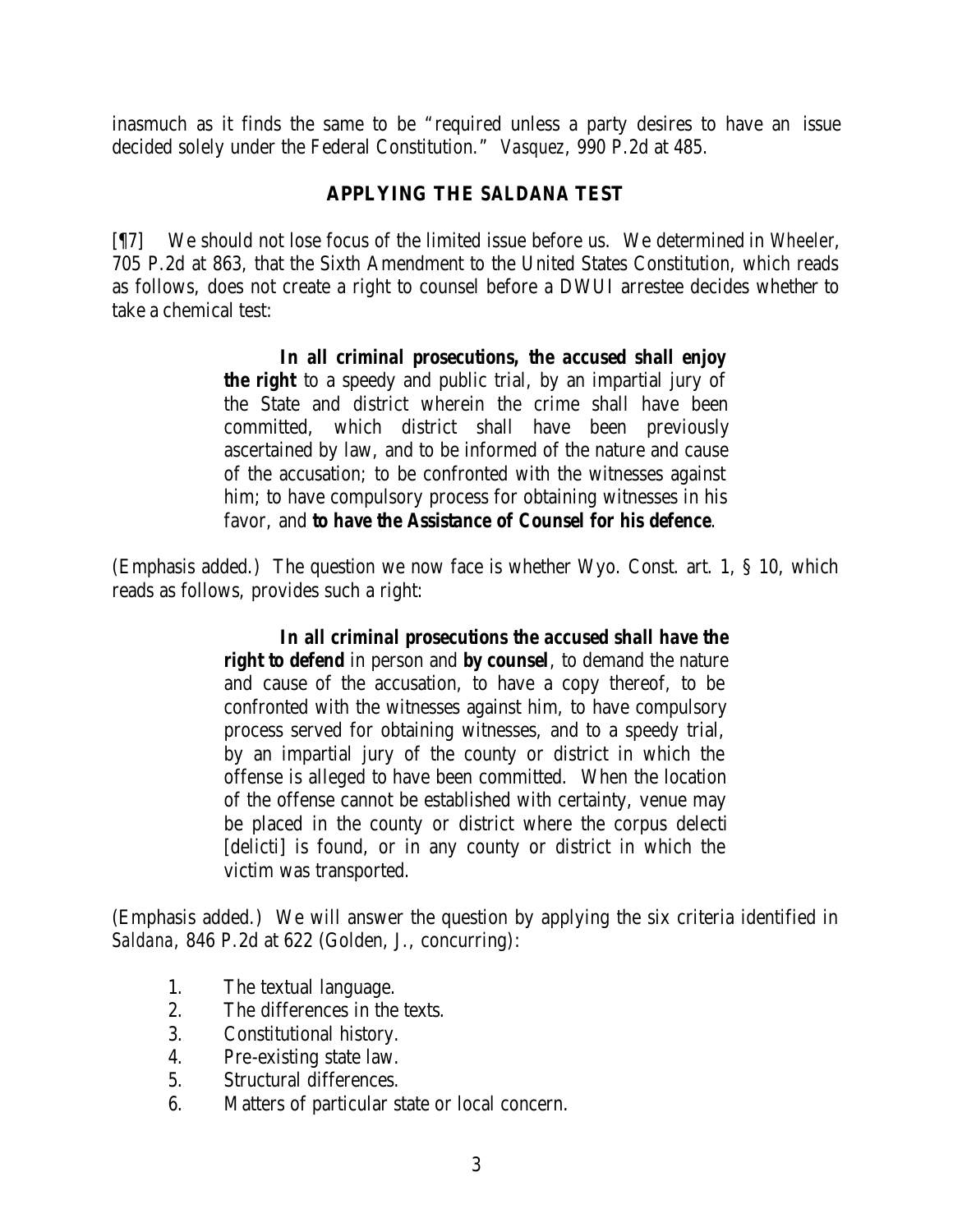### **TEXTUAL LANGUAGE/DIFFERENCES IN THE TEXTS/STRUCTURAL DIFFERENCES**

[¶8] These three factors are intertwined. Juxtaposition of the emphasized phrases from the two constitutional provisions reveals that they are substantially similar in wording. Another similarity is that the right to counsel is one right among several others, those others also being substantially similar between the two constitutional provisions. A notable similarity is that the right to counsel exists under both constitutions "in all criminal prosecutions."

[¶9] One difference between the two provisions is that the right to counsel is the last right listed in the Sixth Amendment, while it is the first right listed in Wyo. Const. art. 1, § 10. The appellant contends that, by placing the right to counsel at the beginning of the provision, the framers of the Wyoming Constitution meant to give it "special significance." He presents no authority for this proposition. We are not convinced that constitutional protections should be given different values or priorities based solely upon their placement in the document. Likewise, the slight textual differences between the Sixth Amendment and Wyo. Const. art. 1, § 10 demonstrate little. *Vasquez*, 990 P.2d at 485. In short, we cannot discern from the text or structure of Wyo. Const. art. 1, § 10 any intent to offer greater protection than the Sixth Amendment.

### **CONSTITUTIONAL HISTORY**

[¶10] As every American schoolchild should know, our federal constitution was adopted in the years after the Revolutionary War to supplant the Articles of Confederation, the Articles having failed to create a sufficiently strong national government. Not everyone was convinced, however, that a strong national government was necessarily a good thing, so the Bill of Rights—the first ten amendments—was added to ensure that this new government did not interfere with the identified rights. A hundred years later, when Wyoming adopted its constitution, the rights of the people were "declared" in the first article of that document, rather than being appended as amendments.

[¶11] In his brief, the appellant recites at length the debates of the Wyoming Constitutional Convention as they appear in the *Journal and Debates of the Constitutional Convention of the State of Wyoming* (1889). While this effort is laudable, it casts little light on the comparison between the right to counsel under the Sixth Amendment and the right to counsel under Wyo. Const. art. 1, § 10. Ironically, the one material revelation noted from the *Journal and Debates* is that, on September 26, 1889, Art. 1, § 10 was amended by a majority vote upon the following recommendation:

> Mr. CAMPBELL: I have another amendment which I wish to offer. Sec. 10, I believe that was not amended. Now, Mr. President, I don't think this committee here can improve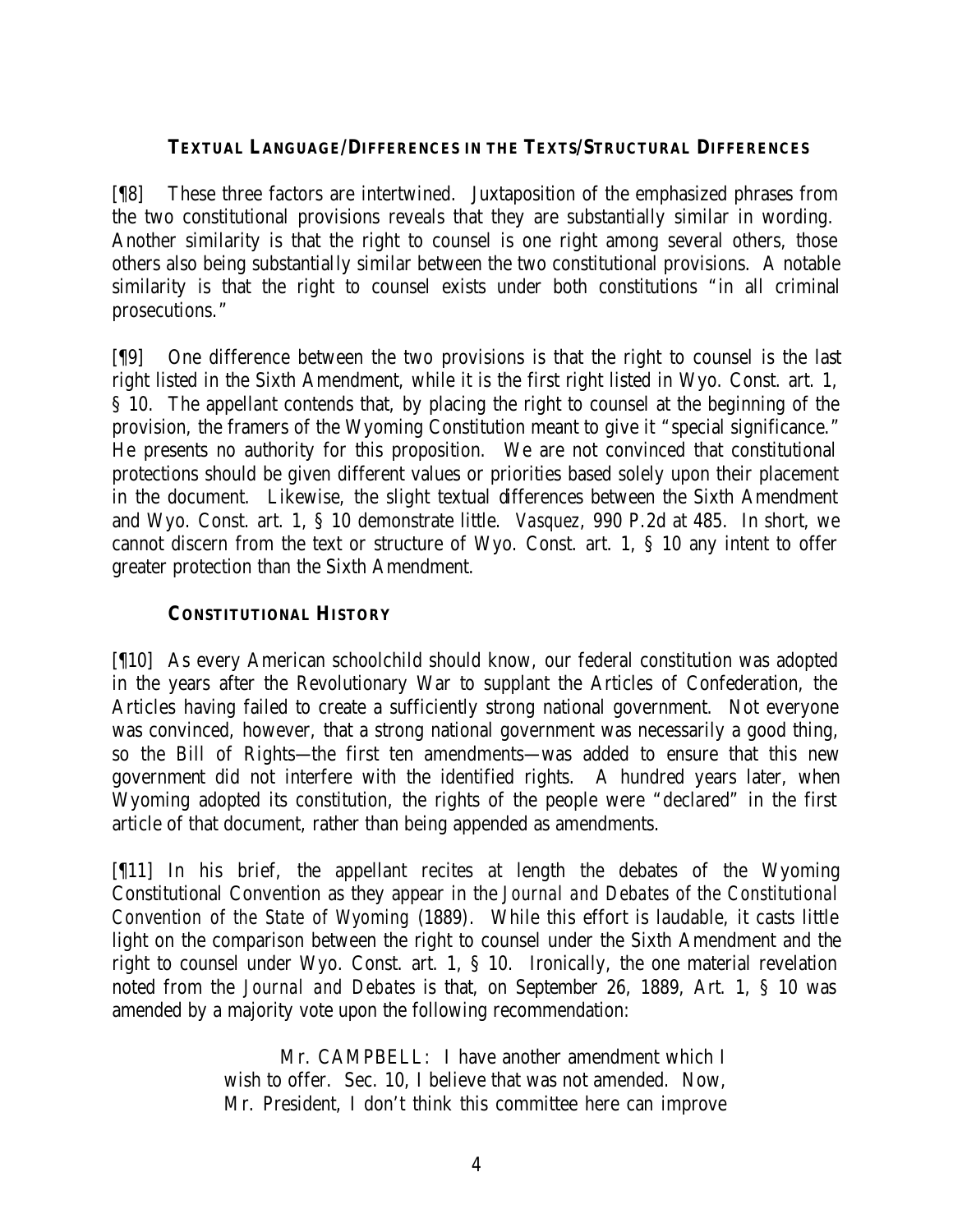on the language of the United States statute on this subject, and I therefore move to amend by striking out the words "to meet the witnesses opposed face to face," and put in the language which everybody understands, "to be confronted with the witnesses against him." That is the language that has been passed upon by the courts, and we all know what it means.

*Journal and Debates* at 726. The replacement language is, of course, not the language of a "United States statute," but is the language found in the Sixth Amendment. In this instance, at least, Wyo. Const. art. 1, § 10 was pointedly drafted to mirror the words and intent of the Sixth Amendment.

[¶12] In truth, there is little that constitutional history can do to help answer the question before us:

> No state constitutional history exists which would lead us to believe that Wyoming initially included individual rights as a strong statement of societal values or because it intended to provide greater protection of individual rights. The most that can be definitely ascertained from the differences in the constitutional histories of the two documents may well be explained by the simple fact that it was the prevailing view that protection of individual rights was considered to be the province of the state and the federal rights acted only upon the federal government, and the Wyoming drafters acted accordingly.

*Vasquez*, 990 P.2d at 484 (*citing State v. Peterson*, 27 Wyo. 185, 213, 194 P. 342, 350 (1920)). The Bill of Rights has its roots in the years of conflict between Britain and the colonies, and in the hundreds of years of development of Anglo-American law. The parties have not brought to our attention any events or circumstances in Wyoming in the latter half of the nineteenth century from which we may infer an intent that the protections contained in Wyo. Const. art. 1,  $\hat{S}$  10 were meant to be more broad than their counterparts in the Sixth Amendment.

## **PRE-EXISTING STATE LAW**

[¶13] The six factors identified in *Saldana* were taken from *State v. Gunwall*, 106 Wash.2d 54, 720 P.2d 808, 811 (1986). *Saldana*, 846 P.2d at 622 (Golden, J., concurring). The *Gunwall* court gave the following justification for looking to pre-existing state law to help determine the relative breadth of state constitutional protections: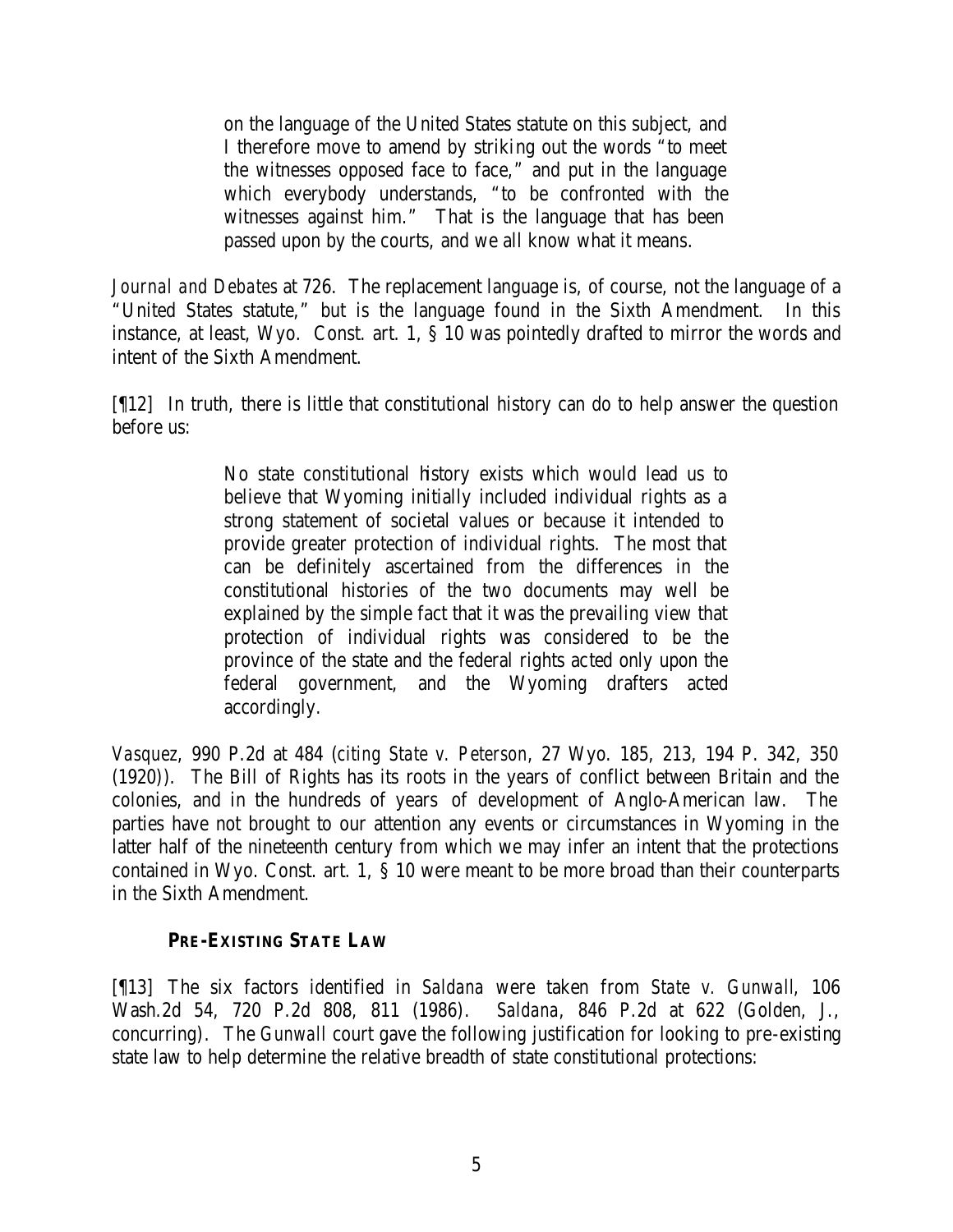Previously established bodies of state law, including statutory law, may also bear on the granting of distinctive state constitutional rights. State law may be responsive to concerns of its citizens long before they are addressed by analogous constitutional claims. Preexisting law can thus help to define the scope of a constitutional right later established.

#### *Gunwall*, 720 P.2d at 812.

[¶14] The appellant's investigation into Wyoming's pre-constitutional law focuses upon portions of the territorial criminal code in effect just prior to statehood. He cites numerous statutes in outlining the complaint and warrant, indictment, arrest, preliminary hearing, and arraignment procedures established in that code.<sup>3</sup> Unfortunately, there is little in the appellant's analysis, or in the Revised Statutes of Wyoming of 1887 for that matter, that does much to aid us in comparing the Sixth Amendment to Wyo. Const. art. 1, § 10. In fact, the almost complete lack of any mention of a defendant's right to counsel in the 1887 code may be the most revealing aspect of this analysis. No statement of, or recognition of, any exceptional right to an attorney can be found. The only references to the defendant's attorney occur in Wyo. Rev. Stat. ch. 8, §§ 3258 and 3259 (1887), which deal with the service of a grand jury indictment upon a defendant or his attorney, and the bringing of the defendant into court, where an attorney will be appointed for him if he is indigent. Since the succeeding sections detail the formal responses to the indictment available to the defendant—motion to quash, plea in abatement, demurrer, and plea on the merits—it seems clear that the statutory intent is to allow the defendant to have the advice of counsel in making these "plea" decisions. Wyo. Rev. Stat. ch. 8, §§ 3260-3275 (1887). *See James v. State*, 27 Wyo. 378, 196 P. 1045, 1046 (1921). There is nothing in the 1887 criminal code from which we could conclude that, in the state constitution adopted a few years later, the framers meant something broader in their use of the phrase "in all criminal prosecutions" than did the framers of the United States Constitution.

#### **MATTERS OF PARTICULAR STATE OR LOCAL CONCERN**

[¶15] Once again, it is helpful to refer to *Gunwall* in applying this factor:

Is the subject matter local in character, or does there appear to be a need for national uniformity? The former may be more appropriately addressed by resorting to the state constitution.

<sup>&</sup>lt;sup>3</sup> The Revised Statutes of Wyoming of 1887 contained fifty-four titles. Title 39 was entitled "Procedure— Criminal." The separate chapters in Title 39 with potential relevance to our inquiry are Chapter 3 (Arrest), Chapter 4 (Examinations), Chapter 6 (Grand jury proceedings), Chapter 7 (Indictments and process thereon), and Chapter 8 (Pleas to indictment—Arraignment—Change of venue).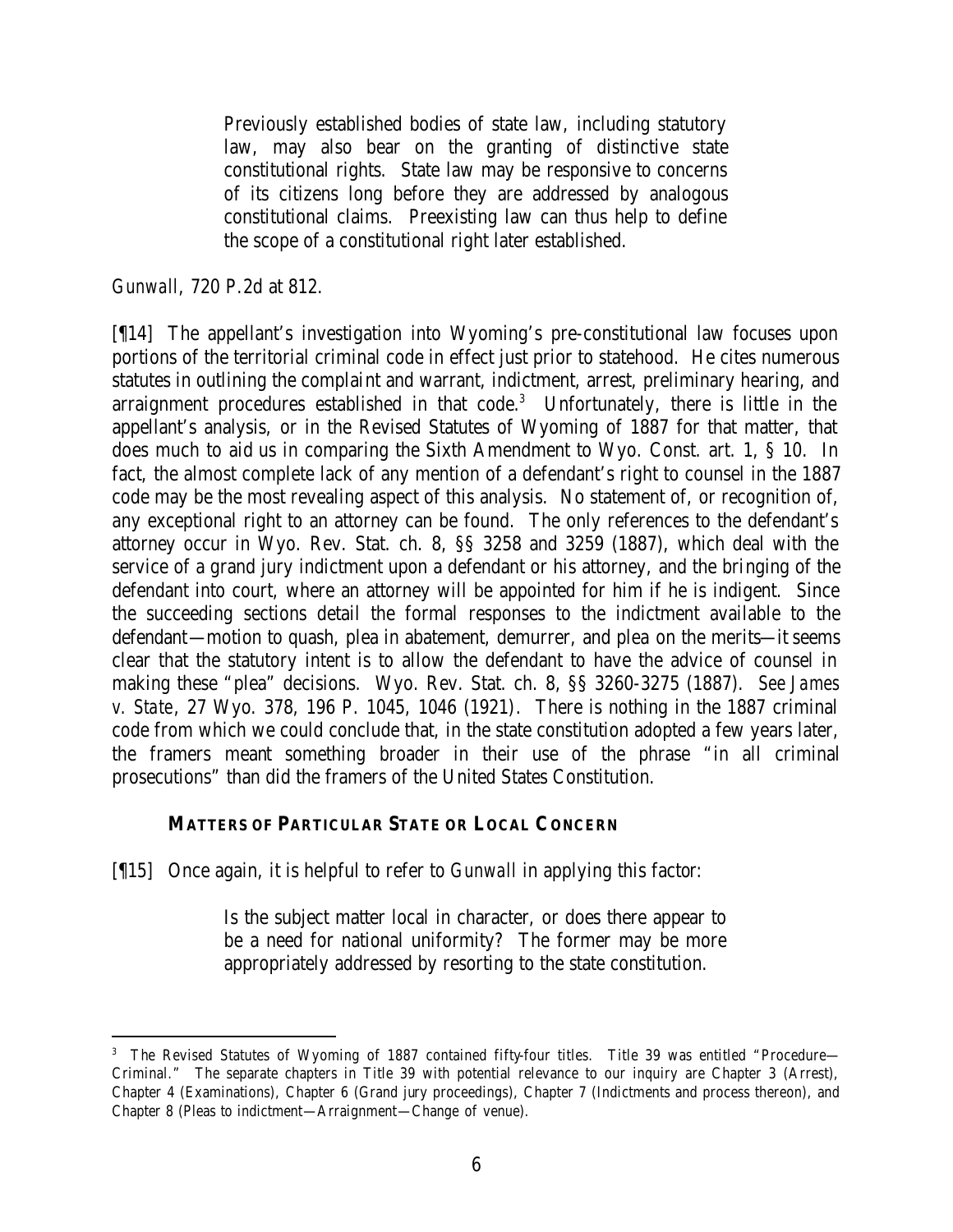*Gunwall*, 720 P.2d at 813 (footnote omitted). As examples of matters of local concern, the *Gunwall* court cites to *Coyle v. Smith*, 221 U.S. 559, 31 S.Ct. 688, 55 L.Ed. 853 (1911) ("each state has the power to locate its own seat of government, to determine when and how it shall be changed from one place to another, and to appropriate its own public funds . . .") and *Cooley v. Board of Wardens of Port of Philadelphia, to Use of Soc for Relief of Distressed Pilots, Their Widows and Children*, 53 U.S. 299, 13 L.Ed. 996 (1851) ("pilotage does not require uniform national rule"). *Gunwall*, 720 P.2d at 813 n.11.

[¶16] The subject matter here, of course, is the right to counsel prior to chemical testing in a DWUI prosecution. Unlike the location of the seat of a local government, or pilotage rules, the right to counsel is a fundamental personal right identified in both the federal and the state constitutions. In that regard, we have previously held that, while the federal constitution sets the minimum standards to be followed, states are free under their own constitutions to "enlarge" rights. *Shongutsie v. State*, 827 P.2d 361, 367 (Wyo. 1992), *receded from on other grounds by Murray v. State*, 855 P.2d 350 (Wyo. 1993) (*quoting Richmond v. State*, 554 P.2d 1217, 1223 (Wyo. 1976)). At the same time, however, it cannot be said that the right to counsel in the chemical testing situation is particularly a matter of local or state concern, so no presumption or inference arises that the state would have some particular interest in setting a different standard than did the framers of the federal constitution. All citizens of every state in the union share the need for this protection. Stated conversely, we know of nothing to suggest that the people of Wyoming are in greater need of the right to counsel under these circumstances than are the people of any other state.

[¶17] The appellant contends in his brief that the more limited matter of particular state concern is driving while under the influence. $4$  Rather than developing that independent theme, however, he argues the importance to any arrested person of the availability of counsel. But to follow up on the appellant's theme, we note that we have previously identified the objectives of the implied consent laws:

> "'(1) to discourage individuals from driving an automobile while under the influence of intoxicants[;] (2) to remove the driving privileges from those individuals disposed to driving while inebriated[;] and (3) to provide an efficient means of gathering reliable evidence of intoxication or nonintoxication.'"

<sup>4</sup> In determining whether a state constitutional provision was drafted with particular matters of local interest in mind, we first look to matters that existed when the constitution was drafted. At the same time, however, we must apply the constitution's language in the context of the times in which we live. *See Chicago & N.W. Ry. Co. v. Hall*, 46 Wyo. 380, 391, 26 P.2d 1071, 1073 (1933).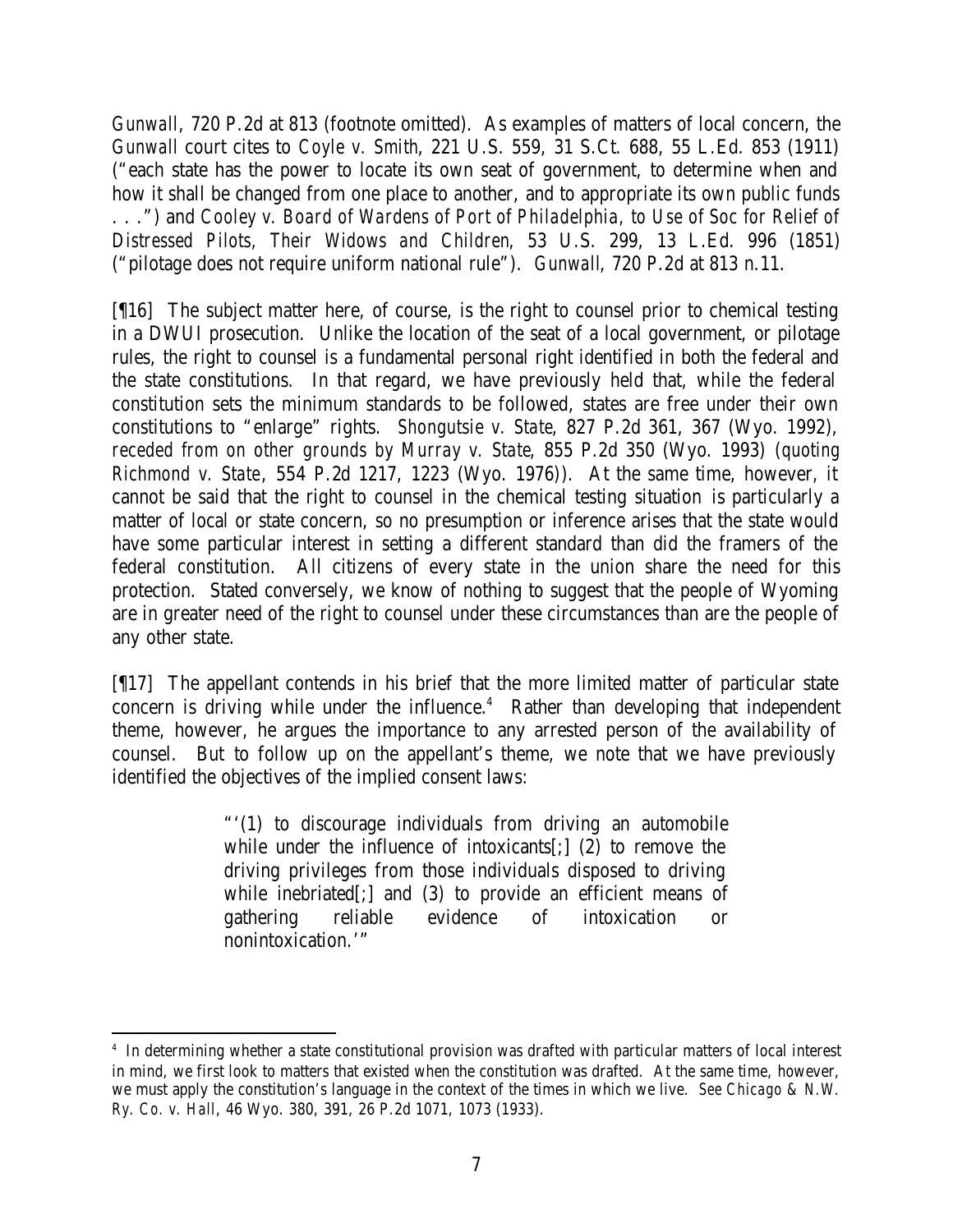*Farmer v. State, Dept. of Transp.*, 986 P.2d 165, 167 (Wyo. 1999) (*quoting Department of Licensing v. Lax*, 125 Wash.2d 818, 888 P.2d 1190, 1193 (1995)). We also concluded that a delay in chemical testing "'generally favors the DWI suspect by giving time for the body to "burn off" alcohol.'" *Farmer*, 986 P.2d at 167 (*quoting Lax*, 888 P.2d at 1193). We have made it clear that the implied consent statutes are meant to assist the state in achieving these objectives, not to give additional rights to arrestees:

> "The implied Consent Law was not designed to give greater rights to a suspected drunken driver than were constitutionally afforded before its passage. Its purpose was intended to impose a condition on the right to operate a motor vehicle on the streets and highways of this state. The condition requires that a driver, by so operating a vehicle in Wyoming, consents to submit to chemical tests for intoxication under statutorily determined circ[u]mstances. The refusal to submit to a test can result in revocation of a driver's license. It was intended to facilitate the tests for intoxication and not to inhibit the ability of the state to remove drunken drivers from the highways of our state. In light of this purpose, it must be liberally construed to effectuate its policies."

*State v. Marquez*, 638 P.2d 1292, 1294 (Wyo. 1982), *overruled on other grounds by Olson v. State*, 698 P.2d 107 (Wyo. 1985) (*quoting Chastain*, 594 P.2d at 461). The policy considerations behind the implied consent statutes would seem to mitigate against finding a particular state need or desire to enlarge the right to counsel in this context.

## *WYO. CONST. ART. 1, § 10 CASES*

[¶18] The right to counsel is only one of many protections afforded by both the United States Constitution and the Wyoming Constitution. Over the years, this Court has been called upon many times to analyze different rights under both constitutions. The result has not exactly been a seamless web of constitutional analysis. A few examples may suffice. In *State v. Keffer*, 860 P.2d 1118, 1129 (Wyo. 1993), where the issue was double jeopardy in the context of a requested lesser included offense instruction, we stated that Wyo. Const. art. 1, § 11 "assures the same protection as" the Fifth Amendment to the United States Constitution. In adopting the statutory elements test for lesser included offenses, we then followed United States Supreme Court guidance. Two years later, however, in analyzing a defendant's right not to incriminate himself under the same state constitutional provision and the Fifth Amendment to the United States Constitution, we noted the "broader protections" of our state constitution and reiterated our abandonment of the federal due process analysis in "comment-upon-silence" cases. *Tortolito v. State*, 901 P.2d 387, 389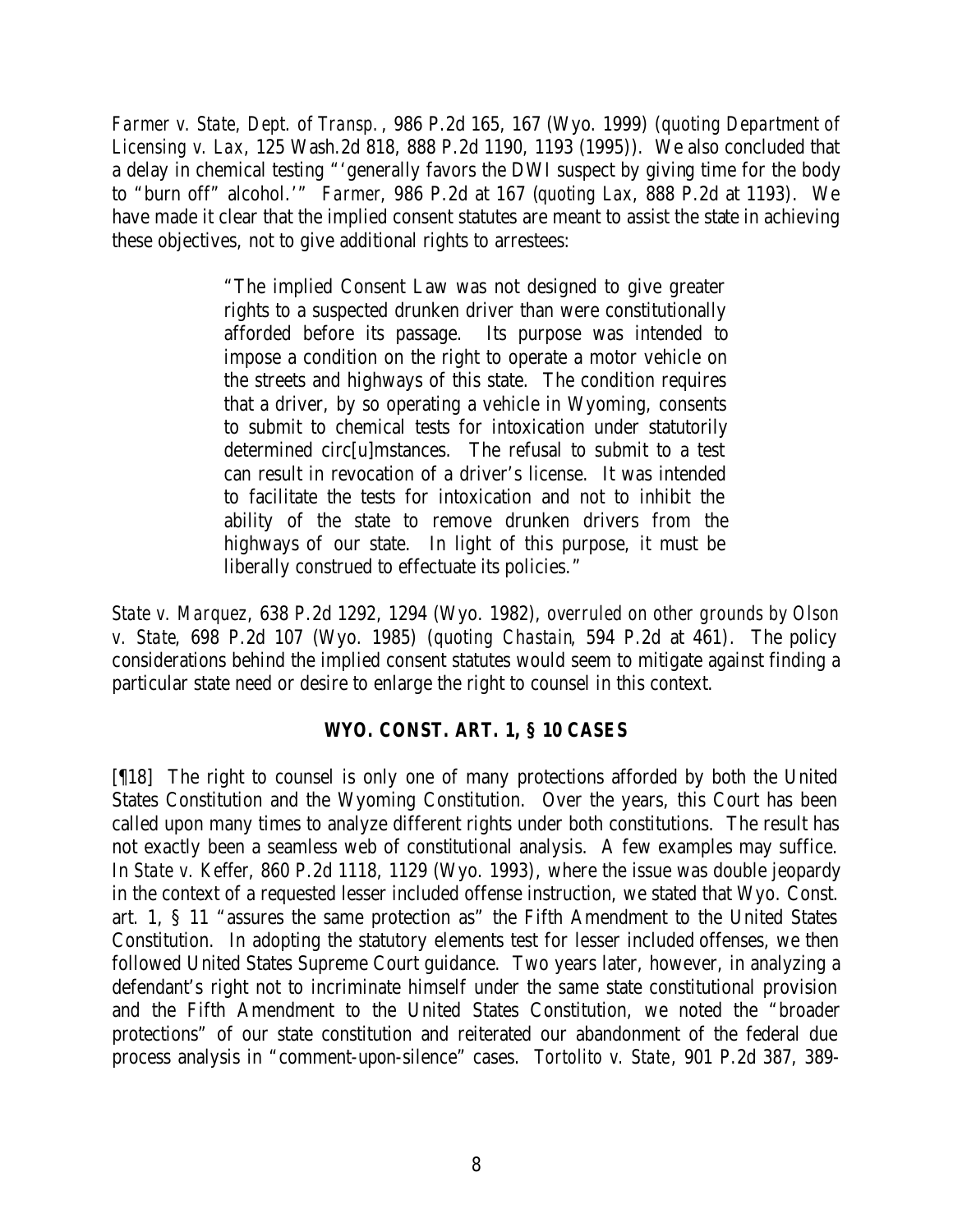90 (Wyo. 1995) (*citing Clenin v. State*, 573 P.2d 844 (Wyo. 1978), *overruled on other grounds by Richter v. State*, 642 P.2d 1269 (Wyo. 1982)).<sup>5</sup>

[¶19] In two cases in 1999, this Court recognized some difficulties in applying the *Saldana* factors in Wyoming. In *Vasquez*, 990 P.2d at 483-84, we stated:

> Those courts independently analyzing their state constitutions to determine the permissible scope of an automobile search incident to the arrest of its driver or passengers usually have either a long tradition of such independent analysis or have sufficient constitutional history to permit departing from federal precedent through principled reasoning.

> In the case of Wyoming's search and seizure provision, there is little constitutional history available to provide clues as to the framers' intent when drafting it. Further hampering our analysis is the fact that this Court both initiated and then all but abandoned independent analysis of the state constitutional provision during the 1920s and 1930s and began determining search and seizure issues under the Fourth Amendment with strict adherence to United States Supreme Court decisions.

Despite the disclaimer, this Court concluded that the "national citizenry rationale" of federal precedent did not fit Wyoming, adopting instead a "narrower application" of the automobile search incident to arrest doctrine. *Vasquez*, 990 P.2d at 489. A month later, in *Almada v. State*, 994 P.2d 299, 308 (Wyo. 1999), we again pointed out that Wyoming is lacking in both a long tradition of state constitutional analysis and sufficient constitutional history to allow departure from federal precedent. We concluded that, "[a]lthough we are not bound by the Fourth Amendment decisions of the United States Supreme Court in this case, we may certainly follow its lead when we find its reasoning persuasive." *Almada*, 994 P.2d at 309. We then adopted that federal reasoning in finding that "participant monitoring" of conversations does not violate the Wyoming Constitution. *Almada*, 994 P.2d at 311.

[¶20] Analysis of the specific issue before the Court—whether Wyo. Const. art. 1, § 10 gives a DWUI arrestee a limited right to counsel before deciding whether to take a breathalyzer test—must begin with *Wheeler*, 705 P.2d 861. As mentioned previously herein, *Wheeler* held that there is no such right under the Sixth Amendment to the United

<sup>&</sup>lt;sup>5</sup> Three years before *Clenin*, while finding that the right not to be a witness against oneself was "firmly established in this state," and was not the "peculiar province" of the federal courts, we at the same time recognized that the right is "ancient," which seems to imply that it also is not the "peculiar province" of the state constitution. *Dryden v. State*, 535 P.2d 483, 490-93 (Wyo. 1975).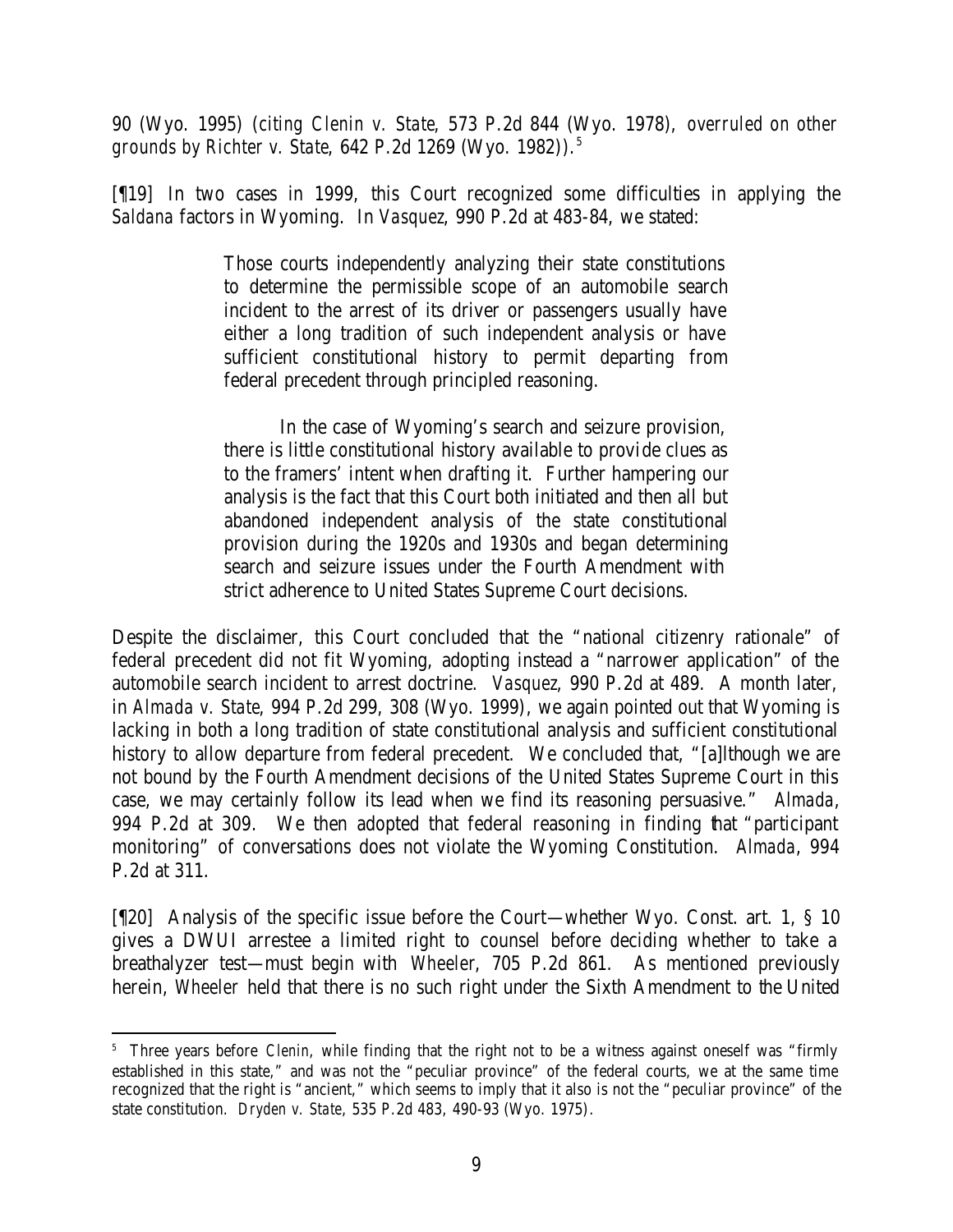States Constitution. *Wheeler*, 705 P.2d at 863. The opinion in *Wheeler*, 705 P.2d at 863, does not directly reference the Sixth Amendment, but the cases from other states relied upon in the decision are Sixth Amendment cases which utilize a "critical stage" analysis. *See Svedlund v. Municipality of Anchorage*, 671 P.2d 378 (Alaska App. 1983) and *State ex rel. Webb v. City Court of City of Tucson, Pima County*, 25 Ariz.App. 214, 542 P.2d 407 (1975).

[¶21] There are many Wyoming cases that have addressed Wyo. Const. art. 1, § 10, and the Sixth Amendment, both in relation to the right to counsel and other constitutional rights. Most of the cases that dealt with the right to counsel have followed a "critical stage" analysis in determining whether the right to counsel had accrued at a particular point in the proceedings. The developing path of state constitutional analysis as it pertains to Wyo. Const. art. 1, § 10 can be shown by reference to pertinent portions of these cases:

> We do not underestimate the importance to a defendant of the right to advice of counsel at the arraignment, which is an important step in the prosecution.

*James*, 196 P. at 1046.

[O]ur constitution contains another section that guarantees the right of trial by jury in criminal cases. That section [Wyo. Const. art. 1,  $\tilde{S}$  10] is similar to the  $6<sup>th</sup>$  Amendment of the Federal Constitution.

*State v. Yazzie*, 67 Wyo. 256, 218 P.2d 482, 484 (1950).

In 1967 the United States Supreme Court held that the Fourteenth Amendment of the United States Constitution made its Sixth Amendment guarantee of a speedy trial applicable to all states. *Klopfer v. North Carolina*, 386 U.S. 213, 223, 87 S.Ct. 988, 18 L.Ed.2d 1 (1967). Hence, in recognition of the supreme law of the land, the United States Supreme Court decisions on speedy trials are accorded full credit in deciding the question presented in this portion of the appeal. In addition, it becomes the duty of this court to re-examine the previous decisions of this court in the light of our own constitutional guarantee and the recent and later United States Supreme Court interpretations of the constitutional guarantee of speedy trials.

*Stuebgen v. State*, 548 P.2d 870, 872 (Wyo. 1976).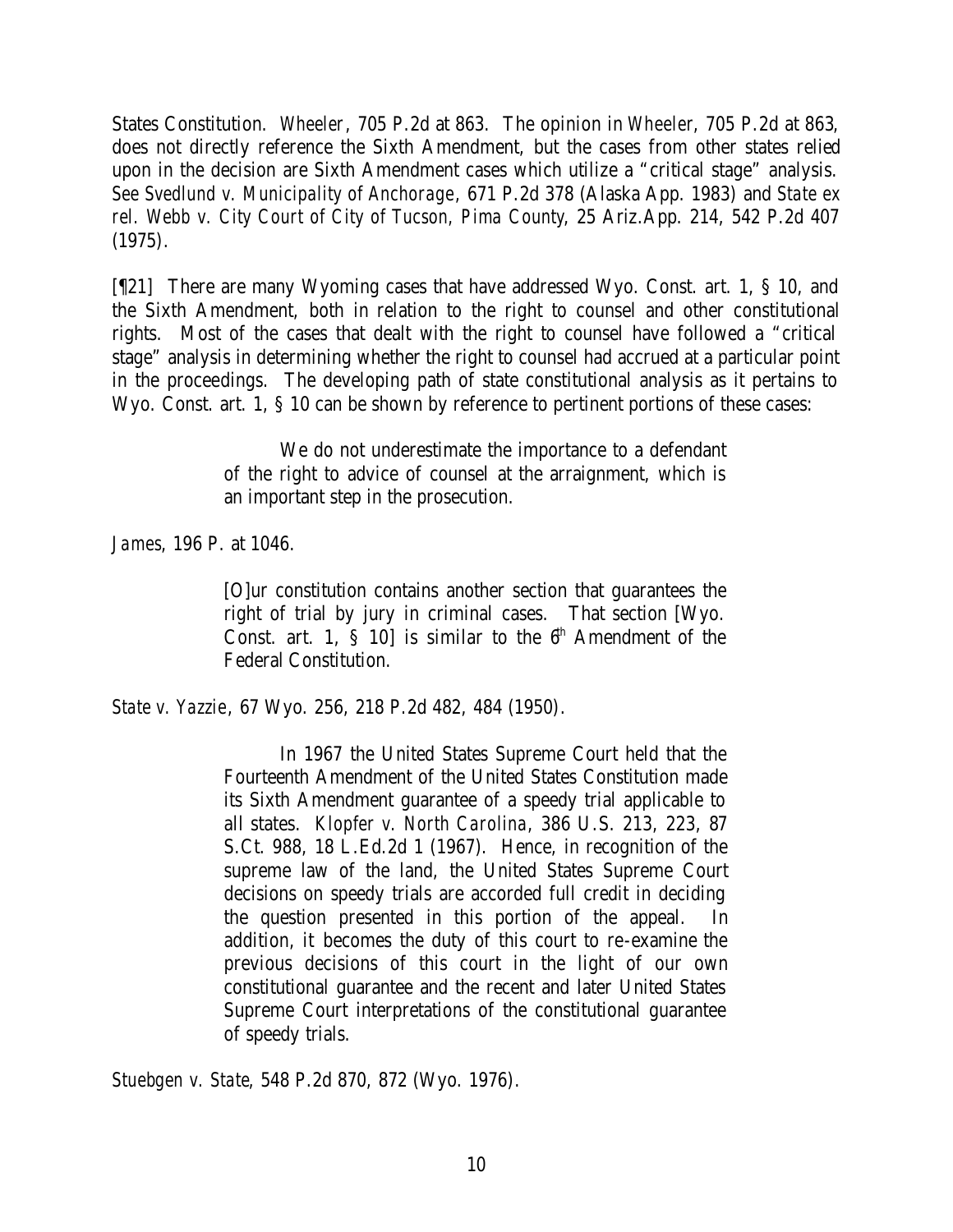That a defendant is entitled to be represented by counsel at all stages of the proceeding is without question.

*Hoskins v. State*, 552 P.2d 342, 350 (Wyo. 1976), *cert. denied*, 430 U.S. 956 (1977). 6

A criminal defendant's right to effective counsel is inviolate and the court has a duty to provide such counsel. This duty "is not discharged by an assignment at such a time or under such circumstances as to preclude the giving of effective aid in the preparation and trial of the case." *Powell v. State of Alabama*, 287 U.S. 45, 53 S.Ct. 55, 65, 77 L.Ed. 158, 84 A.L.R. 527; *Avery v. State of Alabama*, 308 U.S. 444, 60 S.Ct. 321, 322, 84 L.Ed. 377; *United States ex rel. Washington v. Maroney*, 3 Cir., 428 F.2d 10, 13. The right of assistance by counsel necessarily includes a reasonable and adequate time for counsel to prepare \* \* \*.

\* \* \*

\* \* \* [T]his court feels compelled to do as the United States Supreme Court has done in its approach to these cases to make our disposal based upon the factual situation which appears in each case without reliance upon per se rules or assumed presumptions.

*Adger v. State*, 584 P.2d 1056, 1058-59 (Wyo. 1978).

The person accused of the commission of a crime has the constitutional right to be represented by an attorney of his own choice. *Chandler v. Fretag*, 348 U.S. 3, 75 S.Ct. 1, 99 L.Ed. 4 (1954); *Adger v. State*, Wyo. 584 P.2d 1056 [(1978)]. This is the construction given to the Sixth Amendment to the Constitution of the United States of America, and the same construction must be given Art. 1, § 10 of the Constitution of the State of Wyoming.

*Irvin v. State*, 584 P.2d 1068, 1070 (Wyo. 1978).

<sup>&</sup>lt;sup>6</sup> The majority opinion does not specify whether this right is based upon the state or the federal constitution. In a dissent, Justice Rose emphasizes the right to counsel at all critical stages of the proceedings, citing the Sixth Amendment and United States Supreme Court precedent. *Hoskins*, 552 P.2d at 351-54 (Rose, J., dissenting).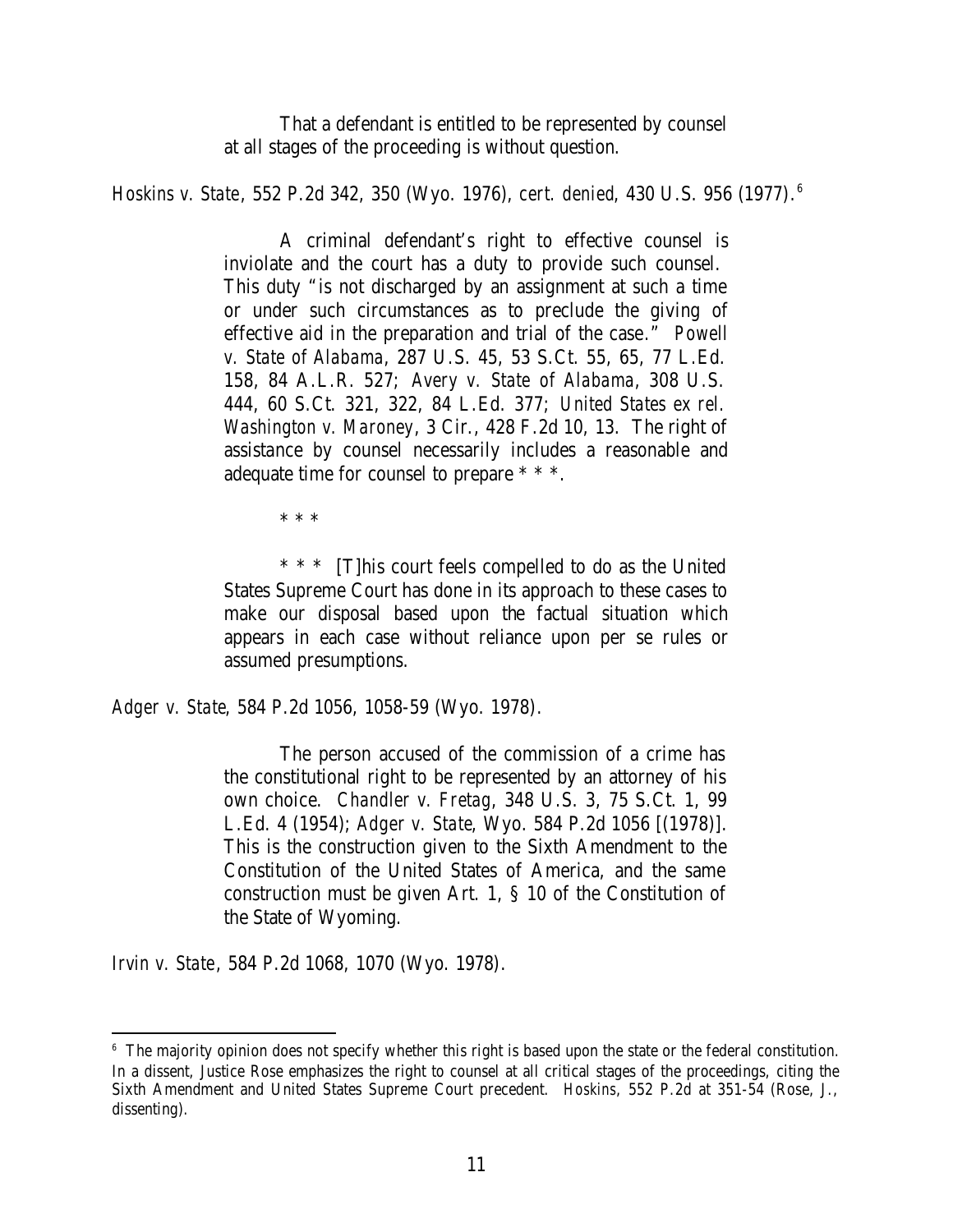Section 10, Art. 1 of the Wyoming Constitution likewise provides for the right to counsel in criminal prosecutions and tracks the federal provision.

*Auclair v. State*, 660 P.2d 1156, 1159 n.6 (Wyo.), *cert. denied*, 464 U.S. 909 (1983). "The basic contours of the right are identical in both state and federal contexts." *Id.* at 1160.

> The Sixth Amendment right to counsel attaches only when adversarial criminal proceedings against an accused have been commenced.

*Brown v. State*, 661 P.2d 1024, 1029 (Wyo. 1983). "Prior to the Sixth Amendment right to counsel attaching, no violation of that Sixth Amendment right to counsel can occur." *Id.* at 1030.

> We decline to extend the right to representation by counsel guaranteed by the Sixth Amendment to the United States Constitution and Art. 1, § 10 of the Wyoming Constitution to the preindictment lineup stage of the criminal proceedings, and consequently we affirm.

*Charpentier v. State*, 736 P.2d 724, 724 (Wyo. 1987).

[T]he Wyoming Supreme Court has been confronted with a number of cases involving the question of when the right to counsel attaches. \* \* \* In each case, we applied the rule and rationale set forth by the United States Supreme Court in *Kirby [v. Illinois*, 406 U.S. 682, 92 S.Ct. 1877, 32 L.Ed.2d 411 (1972)]. Most recently in *State v. Heiner*, 683 P.2d [629] at 637 [(Wyo. 1984)], we said:

> "It is clear that in this jurisdiction a Sixth Amendment right to counsel attaches only when adversarial criminal proceedings have been commenced against an accused. It follows that \* \* \* *evidence obtained* \* \* \* *prior to the filing of the criminal complaint [was] not obtained in violation of [the defendant's] Sixth Amendment right to counsel*." (Emphasis added and citation omitted.)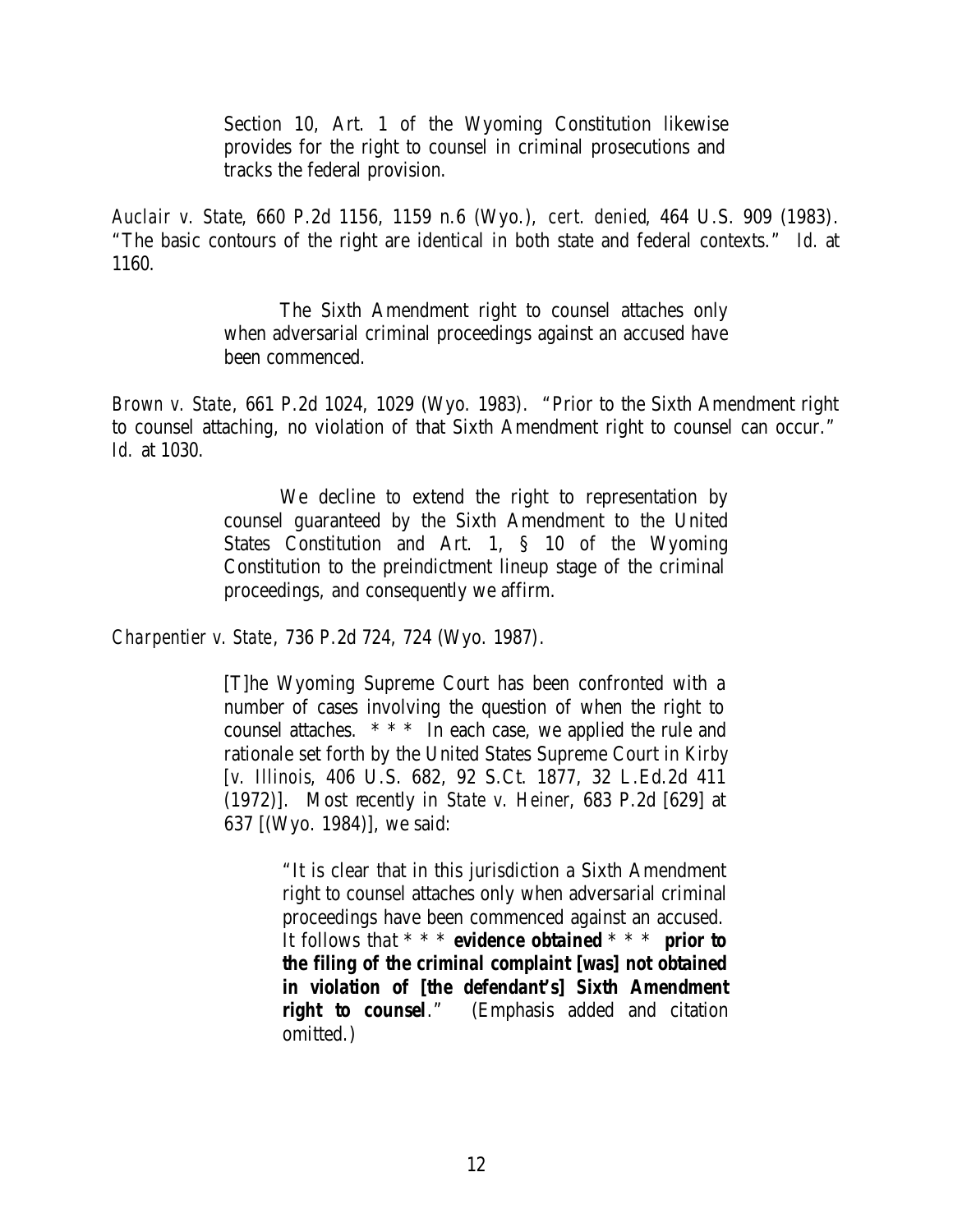*Charpentier,* 736 P.2d at 725. 7

In pursuing his claim that the inculpatory statements should have been suppressed, Best invokes both the Fifth and Sixth Amendments to the United States Constitution and Art. 1, §§ 10 and 11 of the Wyoming Constitution. The critical interrogation occurred prior to the filing of criminal charges against Best, and for that reason, his rights under the Sixth Amendment to the United States Constitution and the parallel provision, Art. 1, § 10 of the Wyoming Constitution, which also affords the right to counsel, are not implicated. A request for counsel made prior to the commencement of adversarial criminal proceedings does not invoke the right to counsel under the Sixth Amendment to the United States Constitution. *Brown v. State*, Wyo., 661 P.2d 1024 (1983). The same result must pertain under Art. 1, § 10 of the Wyoming Constitution. This view is consistent with that of the Supreme Court of the United States.

*Best v. State*, 736 P.2d 739, 742 (Wyo. 1987).

With respect to Jandro's claim that he was denied his right, under the Sixth Amendment to the United States Constitution and Article 1, § 10 of the Constitution of the State of Wyoming, to confront witnesses against him, we adopt the rule articulated by the Supreme Court of the United States.

*Jandro v. State*, 781 P.2d 512, 523 (Wyo. 1989).

Article 1, § 10 of the Wyoming Constitution likewise provides for the right to counsel in criminal prosecutions and tracks the federal provision.

*Nelson v. State*, 934 P.2d 1238, 1240 (Wyo. 1997).

The Sixth Amendment right to counsel accrues at the time adversary judicial proceedings are initiated against the

<sup>7</sup> In his dissent, Justice Urbigkit opined that, "[t]he fiction adopted in the recent United States Supreme Court opinions aside, a criminal prosecution is comprehensively commenced when the individual is arrested and hauled off to the local confinement facility. The accusatory stage and its intrinsic jeopardy has then commenced." *Charpentier*, 736 P.2d at 727 (Urbigkit, J., dissenting). He relies upon Wyo. Const. art. 1, § 10, as well as other state constitutional provisions to contend that adequate legal representation is "constrained" by the majority opinion. *Charpentier*, 736 P.2d at 725 (Urbigkit, J., dissenting).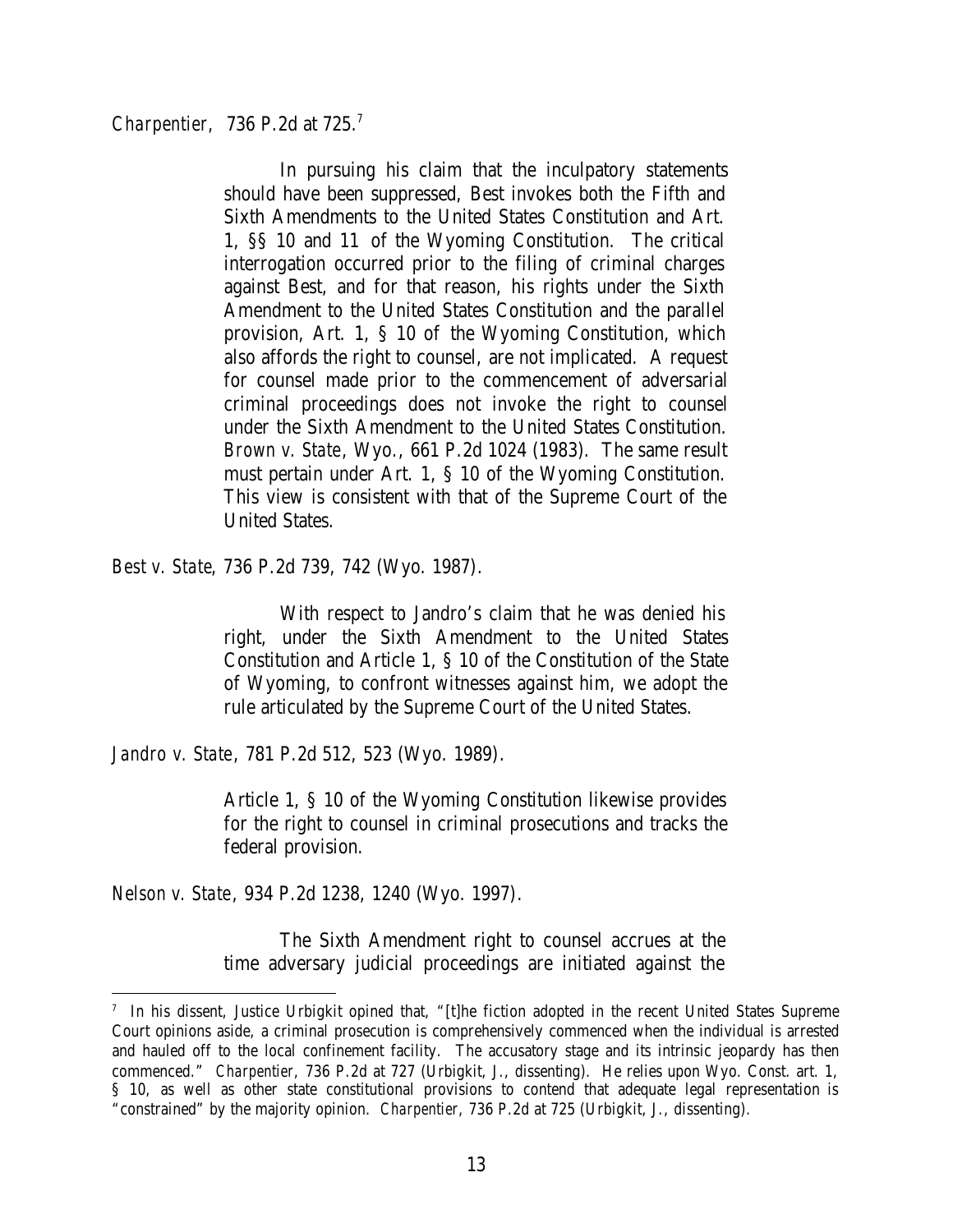defendant. \* \* \* Counsel is required not just at trial, but at "critical stages" both before and after trial in which the substantial rights of the accused may be affected. *Duffy [v. State]*, 837 P.2d [1047] at 1052 [(Wyo. 1992)] (*citing United States v. Wade*, 388 U.S. 218, 87 S.Ct. 1926, 18 L.Ed.2d 1149 (1967)); *Chavez v. State*, 604 P.2d 1341, 1347 (Wyo.1979), *cert. denied*, 446 U.S. 984, 100 S.Ct. 2967, 64 L.Ed.2d 841 (1980).

*Nelson*, 934 P.2d at 1240.

The right to a speedy trial is guaranteed to the criminally accused by the Sixth Amendment to the United States Constitution, made obligatory on the states by the Fourteenth Amendment. *Phillips v. State*, 597 P.2d 456, 460 (Wyo.1979). This right is also secured by Art. 1, § 10 of the Wyoming Constitution. *Id.* Although compliance with Rule 48 will go a long way in protecting a defendant's right to a speedy trial, it is also necessary to examine speedy trial issues in light of the constitutional factors which provide the underpinnings of the rule. *Hall v. State*, 911 P.2d 1364, 1370 (Wyo.1996).

[In that regard], [w]e have accepted the balancing test set out in *Barker v. Wingo*, 407 U.S. 514, 530, 92 S.Ct. 2182, 2192, 33 L.Ed.2d 101 (1972) \* \* \*.

*Almada*, 994 P.2d at 304.

[T]he Fourteenth Amendment incorporated the Sixth Amendment right to counsel, and accordingly required the states to make appointed counsel available to indigent defendants in all "criminal prosecutions." \* \* \* Article  $1,$  § 10 of the Wyoming Constitution . . . tracks the federal provision.

*Pearl v. State*, 996 P.2d 688, 689 (Wyo. 2000) (*quoting Gideon v. Wainwright*, 372 U.S. 335, 83 S.Ct. 792, 9 L.Ed.2d 799 (1963)).

> [W]e hold that the Sixth Amendment requires appointment of counsel for indigent probationers when the indigent probationer was entitled to be represented by an attorney [at judicial probation revocation proceedings].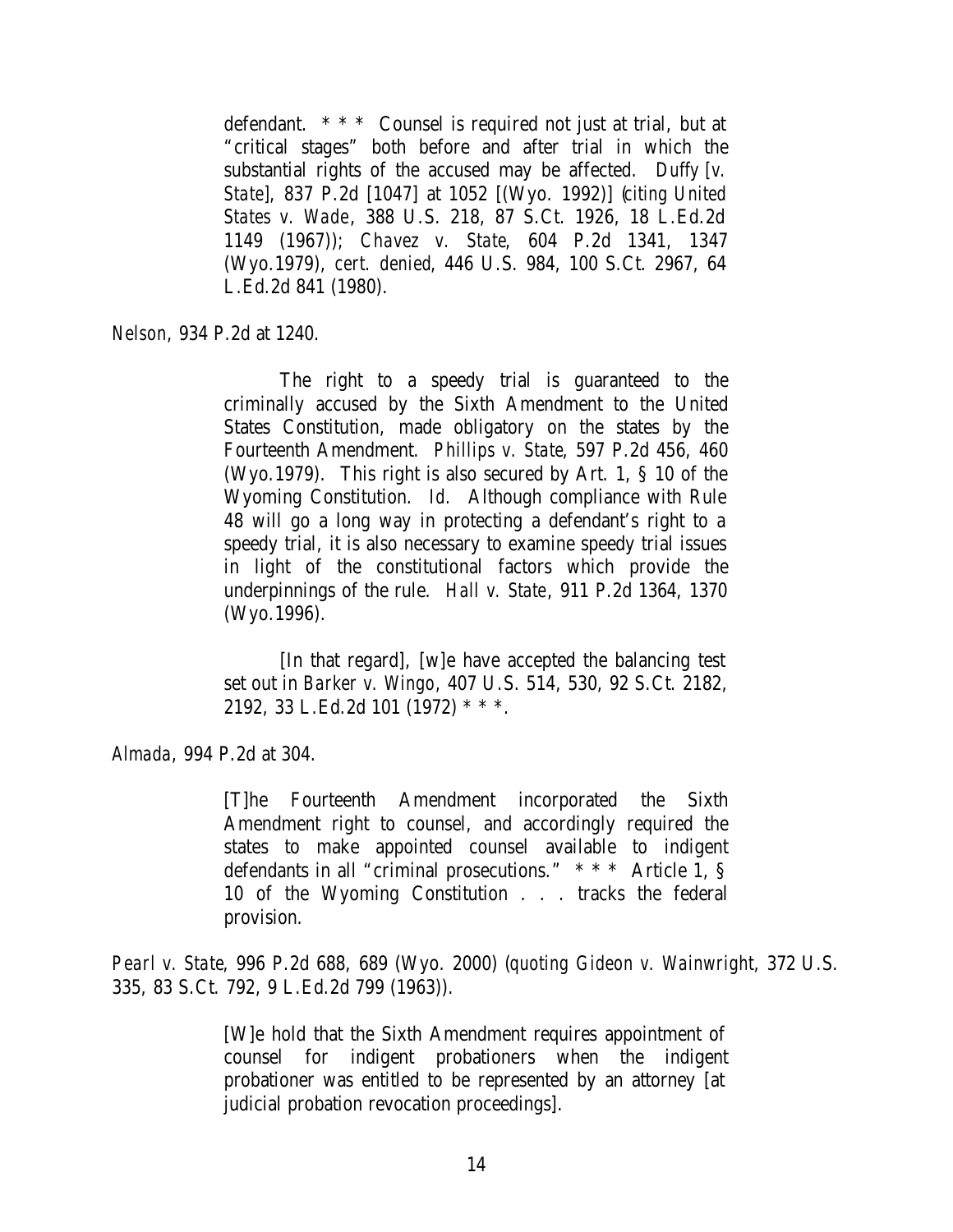*Pearl*, 996 P.2d at 692.

[¶22] These cases have been cited at length because they establish the precedent for our decision herein. Several generalizations may be made. First, in many of the cases, there is only a Sixth Amendment analysis, with no Wyo. Const. art. 1, § 10 analysis. Second, even where Wyo. Const. art. 1, § 10 is cited, there is no separate state constitutional analysis. Third, where there is mention of both constitutions, the Sixth Amendment and Wyo. Const. art. 1, § 10 are almost uniformly considered to be "parallel provisions" with consistent interpretation and application. Fourth, even after *Saldana* in 1993, neither litigants nor this Court strayed much from federal precedent and the Sixth Amendment in addressing Wyo. Const. art. 1, § 10. And fifth, reference back to the Sixth Amendment and reliance upon United States Supreme Court precedent has been necessitated by the dearth of state constitutional history and the resulting failure to develop a "long tradition of independent analysis."

[¶23] One other case deserves special mention. In *Shongutsie*, 827 P.2d at 366-67, we held that, in conflict of interest cases involving one attorney's representation of multiple defendants, we would not follow the minimal federal standard under the Sixth Amendment of requiring an appellant to show prejudice by such multiple representation if he had failed to object in the trial court. Instead, we chose to enlarge the right to effective assistance of counsel under Wyo. Const. art. 1, § 10 by holding that prejudice would be presumed in all instances of such multiple representation. *Shongutsie*, 827 P.2d at 366-67. This result was based not so much on any discernment that the right to counsel is different in Wyoming as on the perception that the federal rule was difficult to implement. We preferred the ease of application of a presumptive rule, and the public policies it promoted.<sup>8</sup>

# *THE RIGHT TO COUNSEL IN OTHER STATES*

[¶24] In urging this Court to find a limited right to be represented by counsel before making the decision to submit to chemical testing, the appellant cites several cases from other states that have found such a right to exist. *Yerrington v. Anchorage*, 675 P.2d 649, 650 (Alaska App. 1983) (*citing Copelin v. State*, 659 P.2d 1206 (Alaska 1983), *cert. denied*, 469 U.S. 1017 (1984)) (a statute and a court rule both require a reasonable opportunity to consult with counsel before chemical testing, the right being defined as a "limited statutory right"); *State v. Juarez*, 161 Ariz. 76, 775 P.2d 1140, 1144-45 (1989) (a criminal rule requires counsel "as soon as feasible after a defendant is taken into custody," but it also violates the Sixth Amendment and the state constitution not to allow access to counsel before the breath test); *Sites v. State*, 300 Md. 702, 481 A.2d 192, 196-98 (1984)

 <sup>8</sup> These policies were identified as discouraging dual advocacy by attorneys, the effective administration of justice, and assurance that all defendants will be fully apprised of their constitutional right to counsel free of any conflict of interest. *Shongutsie*, 827 P.2d at 367-68.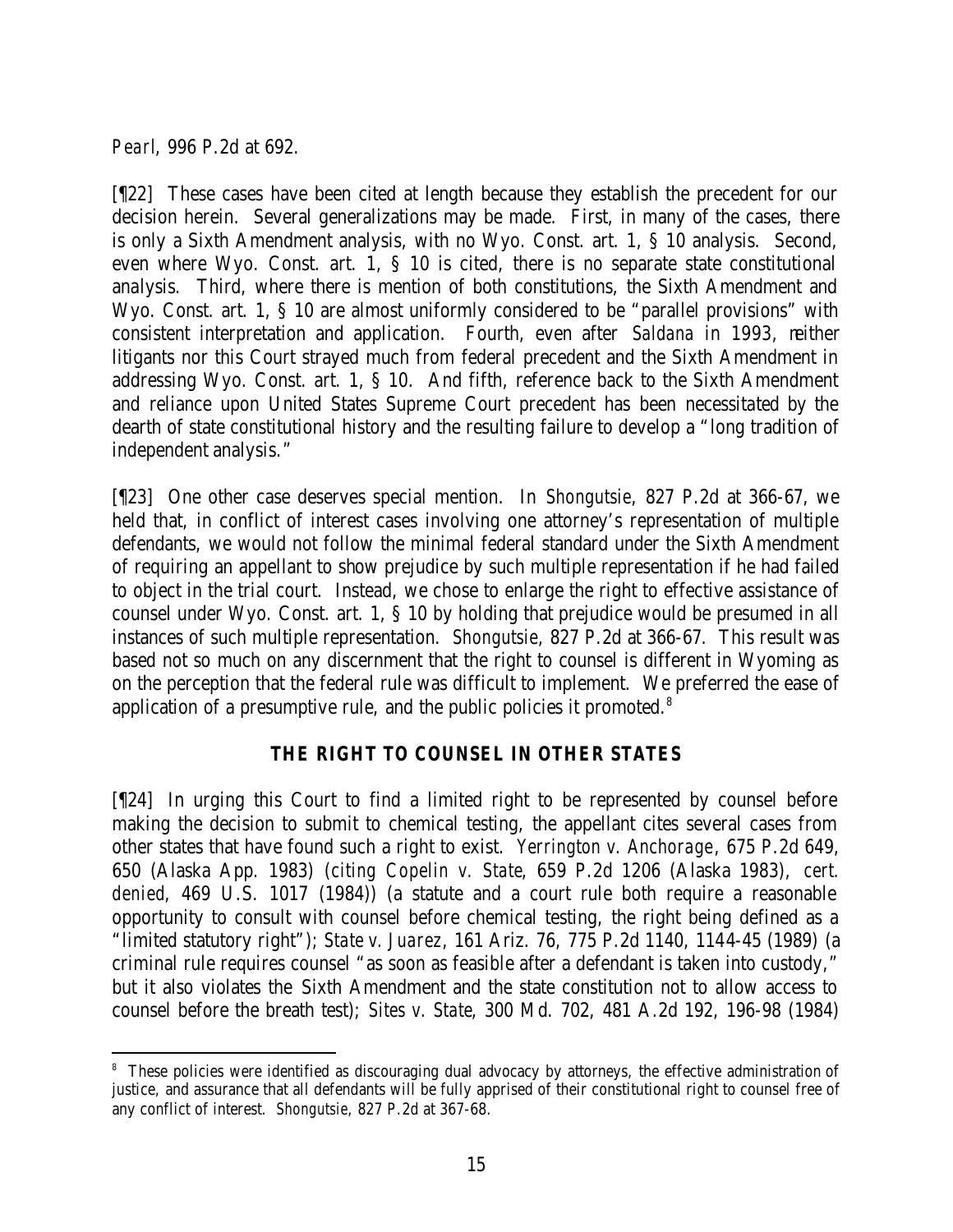(taking a chemical sobriety test is not a critical stage requiring a Sixth Amendment right to counsel, but due process under the Fourteenth Amendment and the state constitution requires a reasonable opportunity to communicate with counsel before making the decision); *Friedman v. Commissioner of Public Safety*, 473 N.W.2d 828, 837 (Minn. 1991) (the chemical testing decision is a critical stage in the criminal proceeding, so there exists a state constitutional right to counsel); *State v. Sadek*, 552 N.W.2d 71, 73 (N.D. 1996) (right to counsel not derived from federal or state constitution, but from state statute); *State v. Spencer*, 305 Or. 59, 750 P.2d 147, 154-56 (1988) (a person taken into formal custody is confronted with the full legal power of the state, regardless of whether a formal charge has been filed, and at that time, the person is "ensnared in a 'criminal prosecution'" and has the right to counsel); *City of Bellevue v. Ohlson*, 60 Wash.App. 485, 803 P.2d 1346, 1349 (1991) (a criminal rule requires an arrestee to be provided reasonable access to an attorney prior to submitting to chemical testing); *see also Busch v. Commissioner of Public Safety*, 614 N.W.2d 256, 258 (Minn.App. 2000).

[¶25] Other states have reached a contrary result. Based on its own precedent of finding no distinction between the Sixth Amendment and the parallel provision of the New Mexico Constitution, the New Mexico Supreme Court has held that there is no basis for interpreting that state's constitutional provision more broadly than the Sixth Amendment. *State v. Woodruff*, 124 N.M. 388, 951 P.2d 605, 609-11 (1997). The court also found that there is no separate due process violation under the Fourteenth Amendment because, in this situation, the right to counsel and the right to due process protect the same value, that being the right to fundamental fairness in the proceeding. *Woodruff*, 951 P.2d at 609-11. Likewise, the New Jersey Supreme Court has held that there is no state or federal constitutional right to counsel before the decision whether to submit to chemical testing. *State v. Leavitt*, 107 N.J. 534, 527 A.2d 403, 405 (1987).

[¶26] The implied consent decision is not a critical stage of the criminal prosecution under Sixth Amendment analysis, and there are no independent state grounds that require a different result. *Id*. at 407. The same determination was made in *State v. Allen*, 485 A.2d 953, 955-56 (Me. 1984); *Fulmer v. Jensen*, 221 Neb. 582, 379 N.W.2d 736, 740 (1986); and *Dunn v. Petit*, 120 R.I. 486, 388 A.2d 809, 810-13 (1978). In Missouri, a DWUI arrestee's right to counsel at the chemical testing decision stage is statutory and not constitutional. *Brown v. Director of Revenue*, 34 S.W.3d 166, 171 (Mo.App. 2000). In Idaho, the implied consent scenario is considered to be civil, rather than criminal, in nature, so the right to counsel has not been recognized under either the Sixth Amendment or the Idaho Constitution. *Matter of Triplett*, 119 Idaho 193, 804 P.2d 922, 923-24 (1990).

[¶27] As outlined in the Wyoming cases previously cited, this Court has followed the lead of the United States Supreme Court in *Kirby v. Illinois*, 406 U.S. 682, 92 S.Ct. 1877, 32 L.Ed.2d 411 (1972), in finding that the right to counsel under the Sixth Amendment does not accrue until "adversarial criminal proceedings" have been initiated. The states that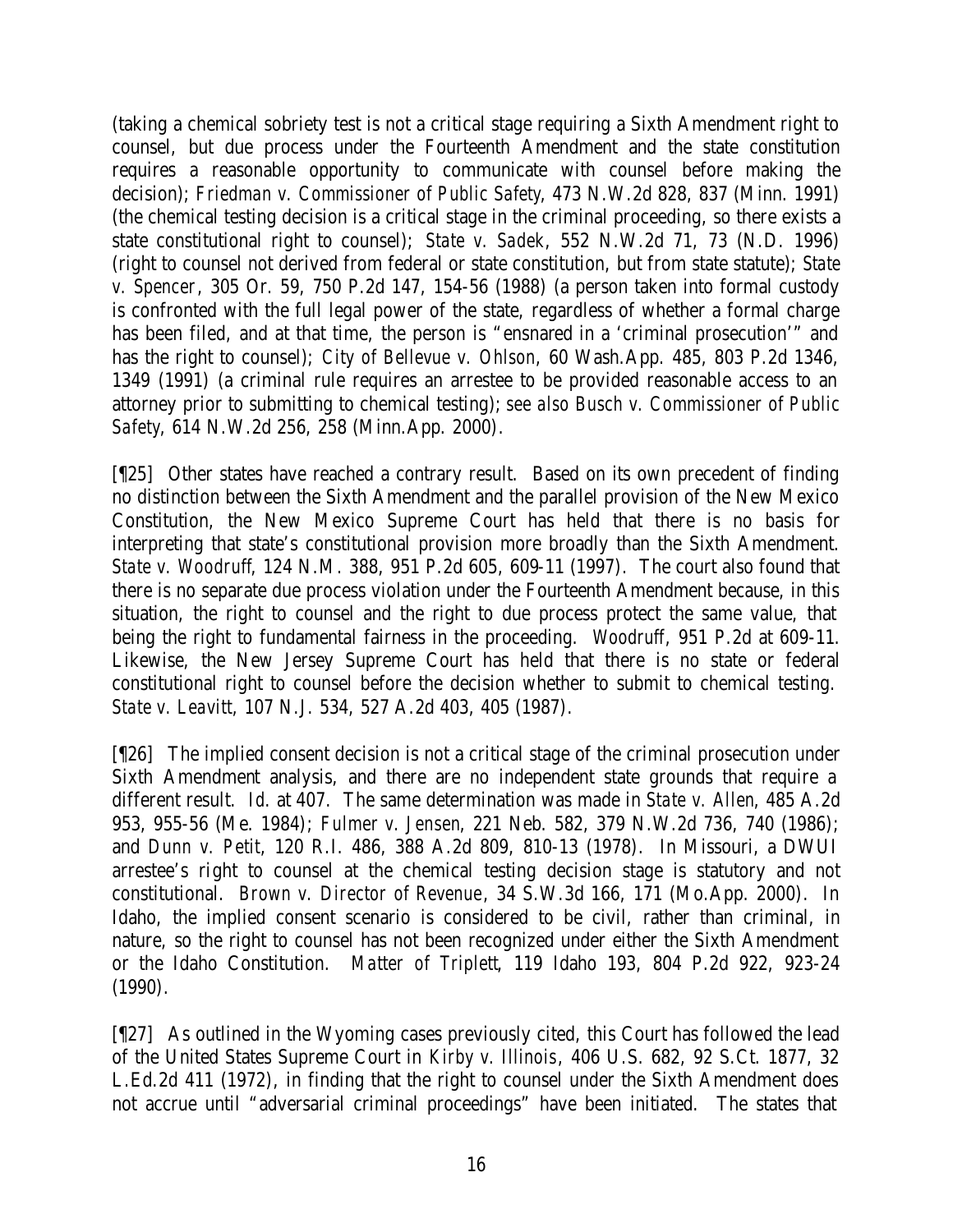find there is no federal or state constitutional right to counsel at the time of the chemical testing decision generally follow the same reasoning in finding that the decision is not a critical stage in the criminal proceeding, and in finding that adversarial criminal proceedings do not begin until the formal charge has been filed. *See, e.g., State v. Hoch*, 500 So.2d 597, 598-99 (Fla.App. 1986); *Allen*, 485 A.2d at 955-56; *State v. Delisle*, 137 N.H. 549, 630 A.2d 767, 767-68 (1993); *Leavitt*, 527 A.2d at 405; *Dunn*, 388 A.2d at 810-13; and *McCambridge v. State*, 778 S.W.2d 70, 71-77 (Tex.Crim.App. 1989), *cert. denied*, 495 U.S. 910 (1990).

[¶28] There are three reasons why the chemical testing stage is not a critical stage in criminal proceedings. First, the function of the Sixth Amendment right to counsel is to preserve the defendant's right to a fair trial, once adversarial criminal proceedings have been commenced by the filing of a formal charge. *Charpentier,* 736 P.2d at 725; *Delisle*, 630 A.2d at 768; *McCambridge*, 778 S.W.2d at 74. Second, the chemical testing decision is "'not essentially "a lawyer's decision" but, on the contrary, can be made by a defendant in the absence of the assistance of counsel without any substantial prejudice to [the accused's] rights under the sixth amendment.'" *Delisle*, 630 A.2d at 768 (*quoting State v. Petkus*, 110 N.H. 394, 397, 269 A.2d 123, 125 (1970), *cert. denied*, 402 U.S. 932 (1971)). And third, the "right" to refuse the test is not a right at all, but is, at most, a statutory privilege or an "option" which may be strictly regulated by the state. *Hoch*, 500 So.2d at 600-01; *State v. Reitter*, 227 Wis.2d 213, 595 N.W.2d 646, 659 (1999). 9

#### **CONCLUSION**

[¶29] We find persuasive those cases that have declined to find in their state constitution an "enlarged" right to counsel that would extend to the time at which a DWUI arrestee is

<sup>9</sup> Some cases intermingle Sixth Amendment critical stage concepts and Fourteenth Amendment due process concepts along with their state constitution equivalents.

The [United States] Supreme Court has not yet expressly reconciled the constitutional duality of the right to counsel guarantees as expressly provided in the Sixth Amendment and implicitly provided in the Fourteenth Amendment to guarantee a fair hearing . . .. Despite their often combining, and therefore confusing, the two principles . . ., it appears that at least since *Gideon v. Wainright*, [372 U.S. 335, 83 S.Ct. 792, 9 L.Ed.2d 799 (1963)], the due process guarantee of counsel has been restricted to civil proceedings . . ., quasi-civil proceedings . . ., or appeals . . .. The Sixth Amendment's guarantee of counsel on the other hand has been restricted to proceedings that are identified in the Sixth Amendment—"criminal prosecutions."

*McCambridge*, 778 S.W.2d at 74. In *Reitter*, 595 N.W.2d at 659, the court reiterated its prior holding that there is no Sixth Amendment right to counsel at this stage, but then added that the due process protections of the Wisconsin Constitution do not extend to a DWUI arrestee who refuses to submit to a chemical test, because refusal is not a right, but a privilege.